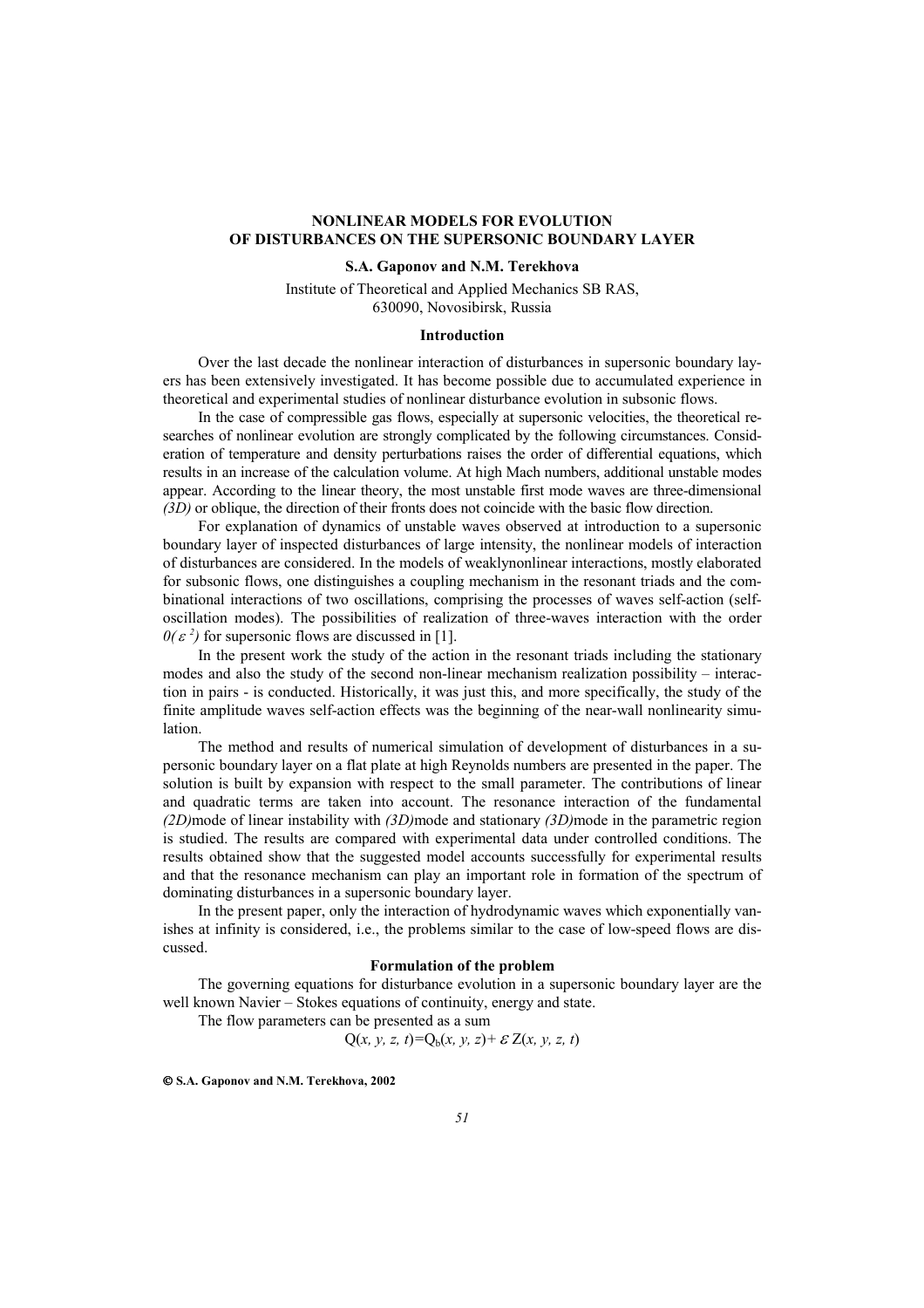| <b>Report Documentation Page</b>                                                                                                                                                     |                           |                                                    |
|--------------------------------------------------------------------------------------------------------------------------------------------------------------------------------------|---------------------------|----------------------------------------------------|
| <b>Report Date</b><br>23 Aug 2002                                                                                                                                                    | <b>Report Type</b><br>N/A | Dates Covered (from to)                            |
| <b>Title and Subtitle</b><br>Nonlinear Models for Evolution of Disturbances on the<br>Supersonic Boundary Layer                                                                      |                           | <b>Contract Number</b>                             |
|                                                                                                                                                                                      |                           | <b>Grant Number</b>                                |
|                                                                                                                                                                                      |                           | <b>Program Element Number</b>                      |
| Author(s)                                                                                                                                                                            |                           | <b>Project Number</b>                              |
|                                                                                                                                                                                      |                           | <b>Task Number</b>                                 |
|                                                                                                                                                                                      |                           | <b>Work Unit Number</b>                            |
| Performing Organization Name(s) and Address(es)<br>Institute of Theoretical and Applied Mechanics Institutskaya 4/1<br>Novosibirsk 530090 Russia                                     |                           | <b>Performing Organization Report Number</b>       |
| <b>Sponsoring/Monitoring Agency Name(s) and Address(es)</b><br>EOARD PSC 802 Box 14 FPO 09499-0014                                                                                   |                           | <b>Sponsor/Monitor's Acronym(s)</b>                |
|                                                                                                                                                                                      |                           | <b>Sponsor/Monitor's Report Number(s)</b>          |
| <b>Distribution/Availability Statement</b><br>Approved for public release, distribution unlimited                                                                                    |                           |                                                    |
| <b>Supplementary Notes</b><br>See also ADM001433, Conference held International Conference on Methods of Aerophysical Research (11th) Held in<br>Novosibirsk, Russia on 1-7 Jul 2002 |                           |                                                    |
| <b>Abstract</b>                                                                                                                                                                      |                           |                                                    |
| <b>Subject Terms</b>                                                                                                                                                                 |                           |                                                    |
| <b>Report Classification</b><br>unclassified                                                                                                                                         |                           | <b>Classification of this page</b><br>unclassified |
| <b>Classification of Abstract</b><br>unclassified                                                                                                                                    |                           | <b>Limitation of Abstract</b><br>UU                |
| <b>Number of Pages</b><br>5                                                                                                                                                          |                           |                                                    |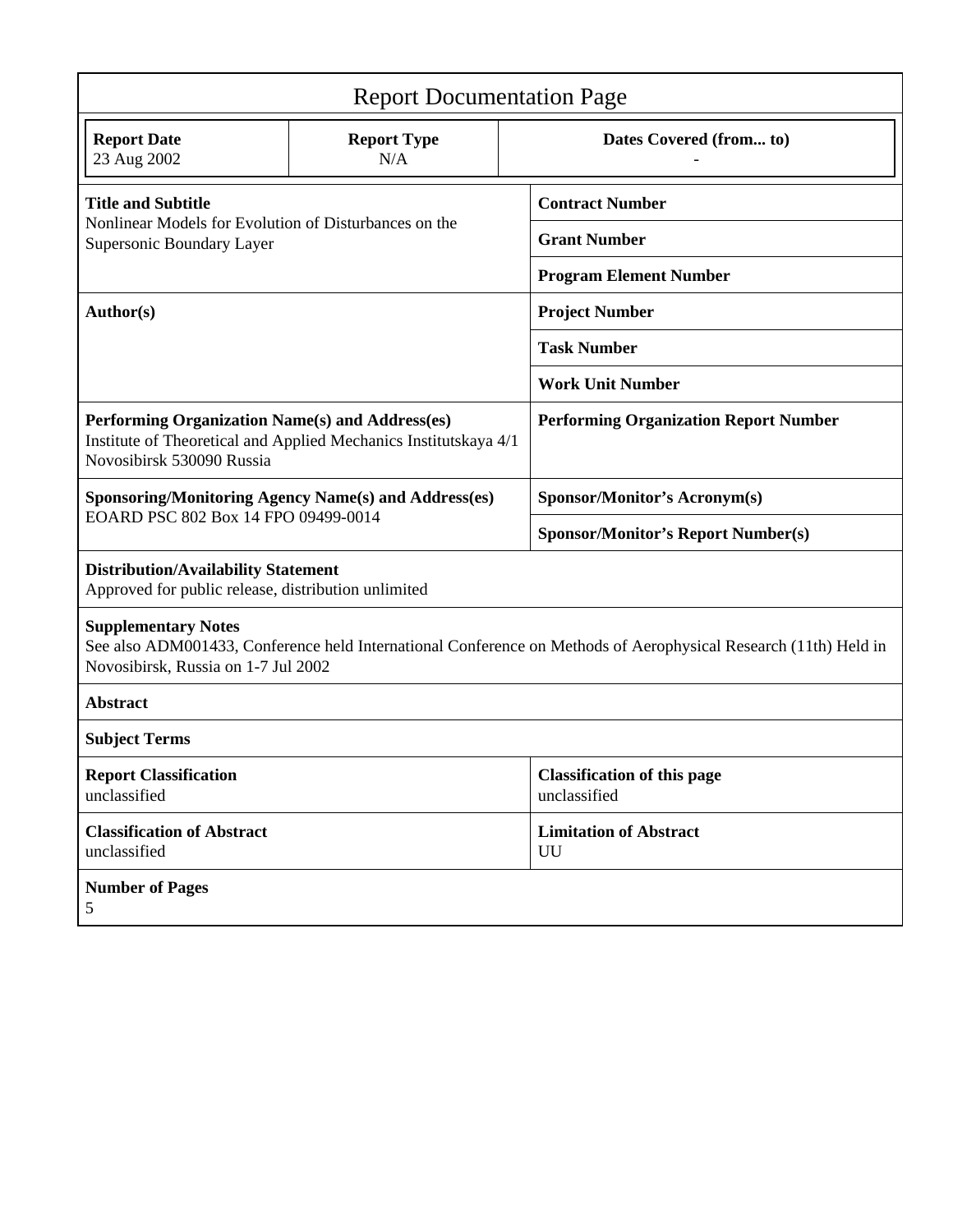where  $Q_b(x, y, z)$  is the solution to the stationary equations of motion,  $\epsilon Z$  is the disturbances  $\epsilon \gg 1$ ).

We consider the evolution of disturbances in supersonic boundary layer over flat plate at high Reynolds numbers  $\text{Re} = (U_e x/v_e)^{1/2}$ , where  $U_e$ ,  $v_e$  – free-stream velocity and kinematic viscosity, *x* - distance from the leading edge to a reference point.

Therefore parallel flows is a good aproximation for the basic flow.

The disturbances can be described by a system of nonlinear equations which depend on the basic flow parameters. For weak nonlinearity it is possible to restrict the solution by the contribution from linear and quadratic terms. Besides we shall take into account viscosity and termal conductivity only in the linear terms in highest derivative. Then the eight-component vectorfunction  $Z(u, u_v, v, \rho, T, T_v, w, w_v)$  can be presented in the operational notation as a solution of the system of differential equations

$$
L Z = \mathcal{E} M(q_{ij}, q_{kl}). \tag{1}
$$

Here *u, v, w* are velocity perturbations in *x, y, z*-directions, *T, p* are perturbations of temperature and pressure, q is a four-component vector, subscripts *y, t, x, z* mean the transport coefficients (viscosity and heat conductivity).

The solution of (1) can be obtained by using an expansion on the small parameter  $\varepsilon$  and a two-scale expansion on the *x* -coordinate, i.e., we introduce «fast»  $(x_1)$  and «slow» scales  $X = \mathcal{E} x$ . A possibility of introducing two scales is justified by a large difference in phase and amplitude changing rates. Thus,

$$
\partial/\partial x = \partial/\partial x_1 + \varepsilon \partial/\partial X, \ Z = Z^0 + \varepsilon Z^1.
$$

In this case Z satisfied following equation and boundary conditions:

$$
L_0 Z^0 = 0, z_1^0 = z_3^0 = z_5^0 = z_7^0 = 0 \text{ at } y = 0, y = \infty.
$$
 (2)

The zeroth-order solution Z can be taken in the form:

$$
Z^{0}=Real(\sum a_{j}(X)Z^{0j}(X, y)exp(i\Theta_{j})).
$$
\n(3)

Coefficients  $a_j$ , the phases  $\Theta_j = \int \alpha_j(x) dx + \beta_j z - \omega_j t$  and  $Z^{0j}$  depend on slow variable *X*. Solution  $Z^{0j}$  is governed by equation (A,B,C,D,G) are matrixes which depend on flow parameters):  $(i\omega_iA+i\alpha_jB+i\beta_jC+G)Z^{0j}+DdZ^{0j}/dy=0$ 

with boundary conditions (2). Equation (3) subject to homogeneous boundary conditions (2) form eigenvalue problem which provides complex value  $\alpha_j$  for given ( $\omega_j$ ,  $\beta_j$ ), Real( $\alpha_j$ ) being the streamwise wave number and *-Im(* $\alpha$ *<sub>i</sub>)* being the growth rate of primary wave. In the next order we obtain the following set of coupled equations (mark «asterisk» means complex conjugate):

$$
L^{0} Z^{1} = -\sum BZ^{0j} \exp(i \Theta_j)).(da_j/dX) + M(z^{0m}, z^{0n*})
$$

where vector M represents nonlinear terms. Applying usual solvability conditions (orthogonality to the solution  $W^{0j}$  of adjoint problem) yields the set of amplitude equations:  $da_1/dX = -Im(\alpha_1) a_1 + k_1 a_2 a_2 \exp(i \Lambda \omega_1)$ 

$$
da_2/dX = -Im(\alpha_2 2)a_2 + k_2 a_1 a_3^* \exp(i\Delta\varphi_2),
$$
  
\n
$$
da_2/dX = -Im(\alpha_3) a_3 + k_3 a_1 a_2^* \exp(i\Delta\varphi_3),
$$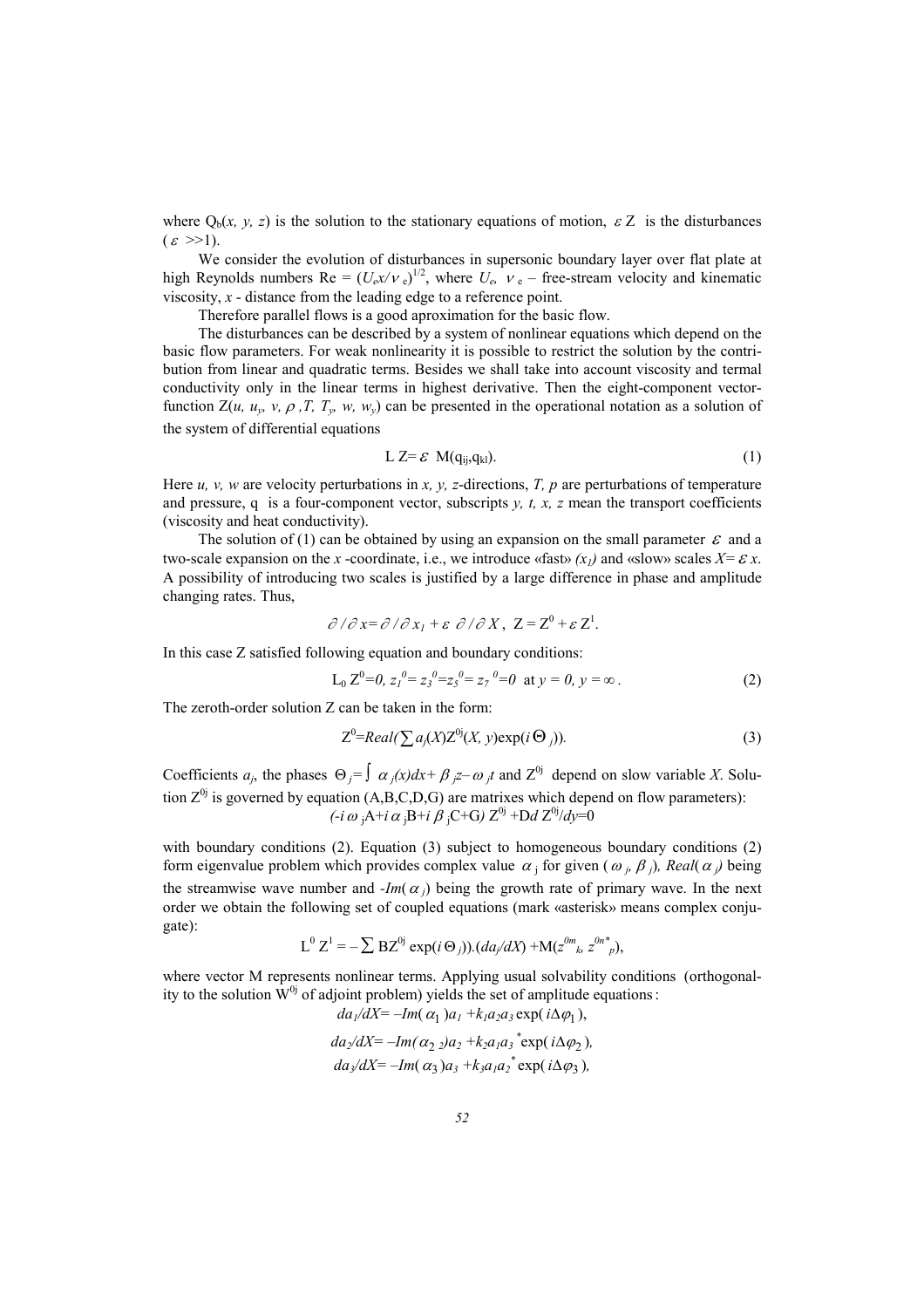$$
k_j = \int (M_j W^{0j}) dy / \int (Bz^{0j} \cdot W^{0j}) dy,
$$

where  $\Delta \varphi$  – phases which are small for resonant triplet.

We are interested, first of all, in evolution of the (2D) linear unstable mode with (3D)mode and stationary (3D)mode which satisfy the resonant conditions:

$$
\beta_1 = \beta_2 + \beta_3, \omega_1 = \omega_2 + \omega_3.
$$

For frame of the combinational interactions we come to the following set, describing the spatial behavior of wave amplitudes:

$$
da_1/dX = [-Im(\alpha_1) + (E_{1,1,-1} |a_1|^2 + E_{1,2,-2} |a_2|^2)P_1^{-1}]a_1,
$$
  
\n
$$
da_2/dX = [-Im(\alpha_2) + (E_{2,2,-2} |a_2|^2 + E_{2,1,-1} |a_1|^2)P_2^{-1}]a_2,
$$
  
\n
$$
P_j = \int W^{0j} \partial LZ^{0j} / \partial \alpha_j dy, \quad j = 1,2.
$$

Here E are the non-linear coefficients, connecting the secondary harmonics and original waves (3). Let us write down the structure of several of them:

$$
E_{1,1,-1} = \int M_j(Z^{vt}{}_{1,-1},Z^0{}_1) W^{0j} dy + \int M_j(Z^{vt}{}_{1,1},Z^0{}_{-1}) W^{0j} dy,
$$
  

$$
E_{1,2,-2} = \int M_j(Z^{vt}{}_{2,-2},Z^0{}_1) W^{0j} dy + \int M_j(Z^{vt}{}_{1,2},Z^0{}_{-2}) W^{0j} dy + \int M_j(Z^{vt}{}_{1,-2},Z^0{}_2) W^{0j} dy.
$$

Here  $Z^{\nu t}$  are the secondary waves, emerging by non-linear self- and cross- interactions;  $Z^{\nu t}$ <sub>1,-1</sub> and  $Z^{\prime t}$ <sub>2, -2</sub> are the zero harmonics, describing deformations of the mean flow characteristics;  $Z^{\prime t}$ <sub>1,1</sub> is the overtone, being created by the first wave, its phase is  $\Theta = 2 \Theta_l$ ;  $Z^{\nu t}$ <sub>1,2</sub> is the summary secondary wave with the phase  $\Theta = \Theta_I + \Theta_2$ ;  $Z^{\nu_1}$ <sub>1,-2</sub> is the differential secondary wave with the phase  $\Theta = \Theta_I - \Theta_2$ .

#### **Numerical results and discussion**

In this work the total temperature was kept constant and equal to 310 K, the Prandtl number was Pr = 0.72, specific heat ratio was  $\gamma$  = 1.4, the parameters corresponding to the wind experiments of [2].

The nonlinear interaction for resonant wave triads in the supersonic boundary layer on a flat plate were numerically investigated but we will not represent these.

In the present paper the situation arising at introduction to a boundary layer on a slice has exposed to the theoretical analysis at a Mach number  $M_e=2$  of inspected disturbances the large intensity suffices [2]. The authors have called observable dynamics of disturbances as "abnormal". As against earlier considered, she is characterized by a number of features to explain which within the framework of used non-linear models it fails.

At "abnormal" dynamics is established, that *2D* disturbances are most unstable. In an initial spectrum two wave packets on multiple frequencies  $(f_1 = 10 \text{ kHz} - \text{subharmonic frequency})$ are arrested and  $f_2 = 20$  kHz – base frequency), the packet dominates on  $f_1$ , the maximum of intensity is necessary on *2D* wave. Downstream mainly the preference (*2D*) character of wave spectrums does not change, the strong growth of disturbances on frequency  $f_1$  is watched (almost in 10 times), the amplification of disturbances on a base frequency  $f_2$  is a little bit less, but all the same it is much more linear. It results that the laminar-turbulent transition happens on 20% closer to a leading edge. There is the distortion of a mean stationary velocity *U* crosswise of boundary layer, which width was increased. The phase velocities of disturbances were above linear on 30-40%.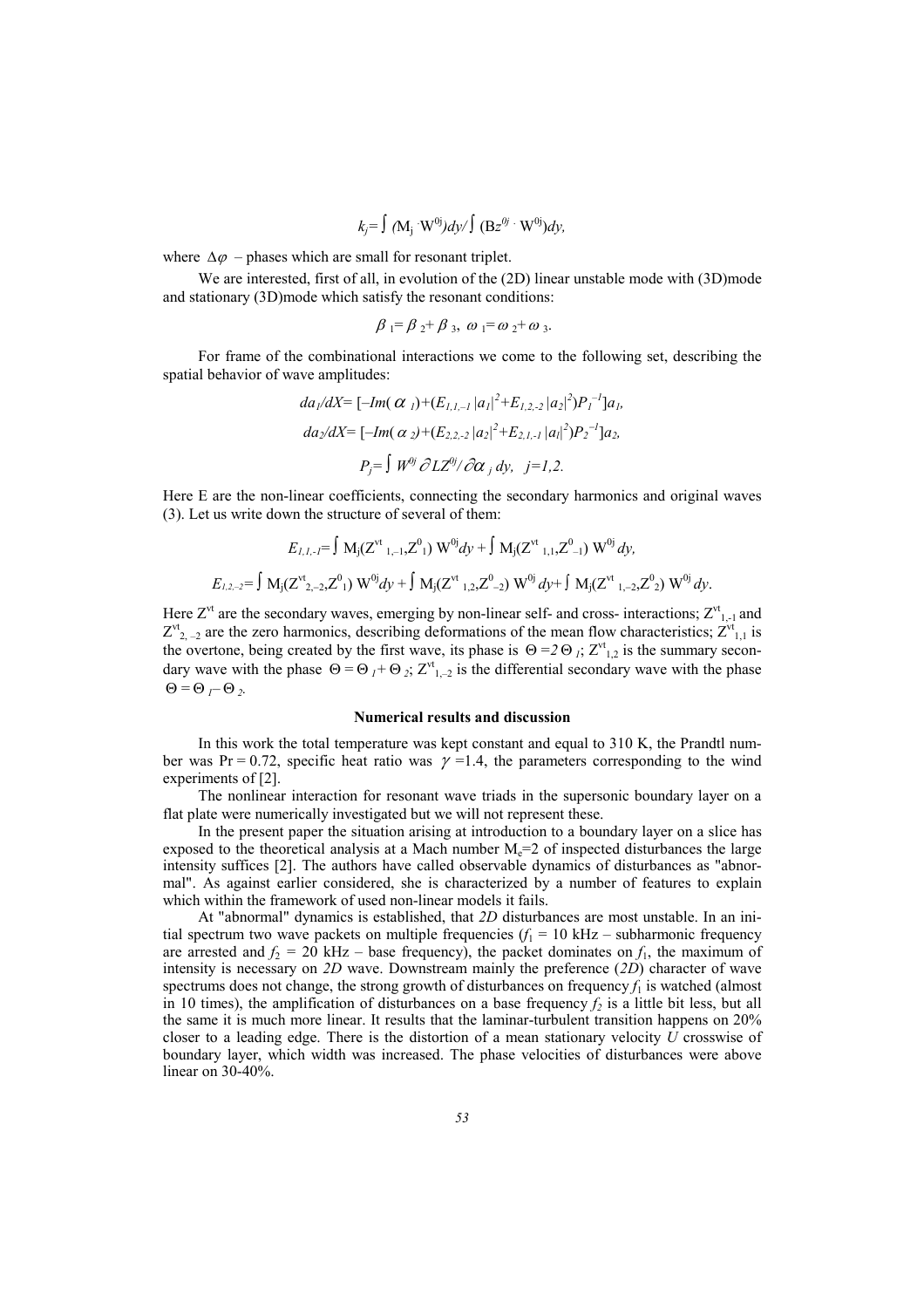

It was clear that the observable features are called by non-linear character of development of disturbances distinct from three-wave resonant. In the present paper only the combinational interactions of two (*2D*) oscillations of is considered.

In  $[2]$  the source of inspected disturbances placed at  $Re = 497$ , and the measurements are conducted in range  $624 \leq Re \leq 846$ . For these parameters calculations also are conducted. In Fig. 1 we are exhibited increments  $\alpha_i$  of linear waves on a subharmonic frequency  $f_i$  and base frequency  $f_2$  (digit 1 and 2). The initial position of a subharmonic at Re = 624 – near to the lower branch of a neutral curve, the linear increment is augmented with growth Re, not reaching a maximum in final cross-section of measurements. The basic wave places near to a maximum of a linear increment, down-stream its increment decreases.

In Fig. 2 we present the secondary harmonicses  $u_{1,-1}$  and  $u_{2,-2}$  at initial Re on a background of a mean stationary profile *U* (shaped line). Full deformation *U* will be recorded  $\Delta U=|a_1|^2 u_{1,-}$  $1+|a_2|^2$   $u_{2,-2}$  also will be determined by amplitudes of incident waves. The registration of nonlinearity is visible that results in the greater property of being filled up of a profile in wallrigion and occurrence of a defect at an outer boundary, that augments a boundary layer thickness. It completely correlates with experimental observations.

The direction of the influence of non-linear processes of amplitudes primary waves it is possible to analyze considering non-linear factors. Let's unite factors which are in charge of selfeffect and for a cross interaction. In Fig. 3 they are exhibited for the researched range Re. The

positive values of the non-linear members will call accessory (concerning linear) growth of amplitudes and negative will put to its decrease. From a figure it becomes clear that self-effect of a subharmonic  $E_{1,1,-1}$  (full curve 1) will put to increase of amplitude  $a<sub>l</sub>$  and on the contrary – self-effect of a wave on  $f_2$  will moderate its amplitude, this process will rise with increase Re (shaped curve 1).

The influence of a base wave on a subharmonic *(E1,2,*−*2)* consists of increasing amplitude by last at small Re and of decreasing downstream (full curve 2). For a base wave  $(f_2)$  availability in a spectrum



Fig. 3. Non-linear coefficients for the amplitude equations.